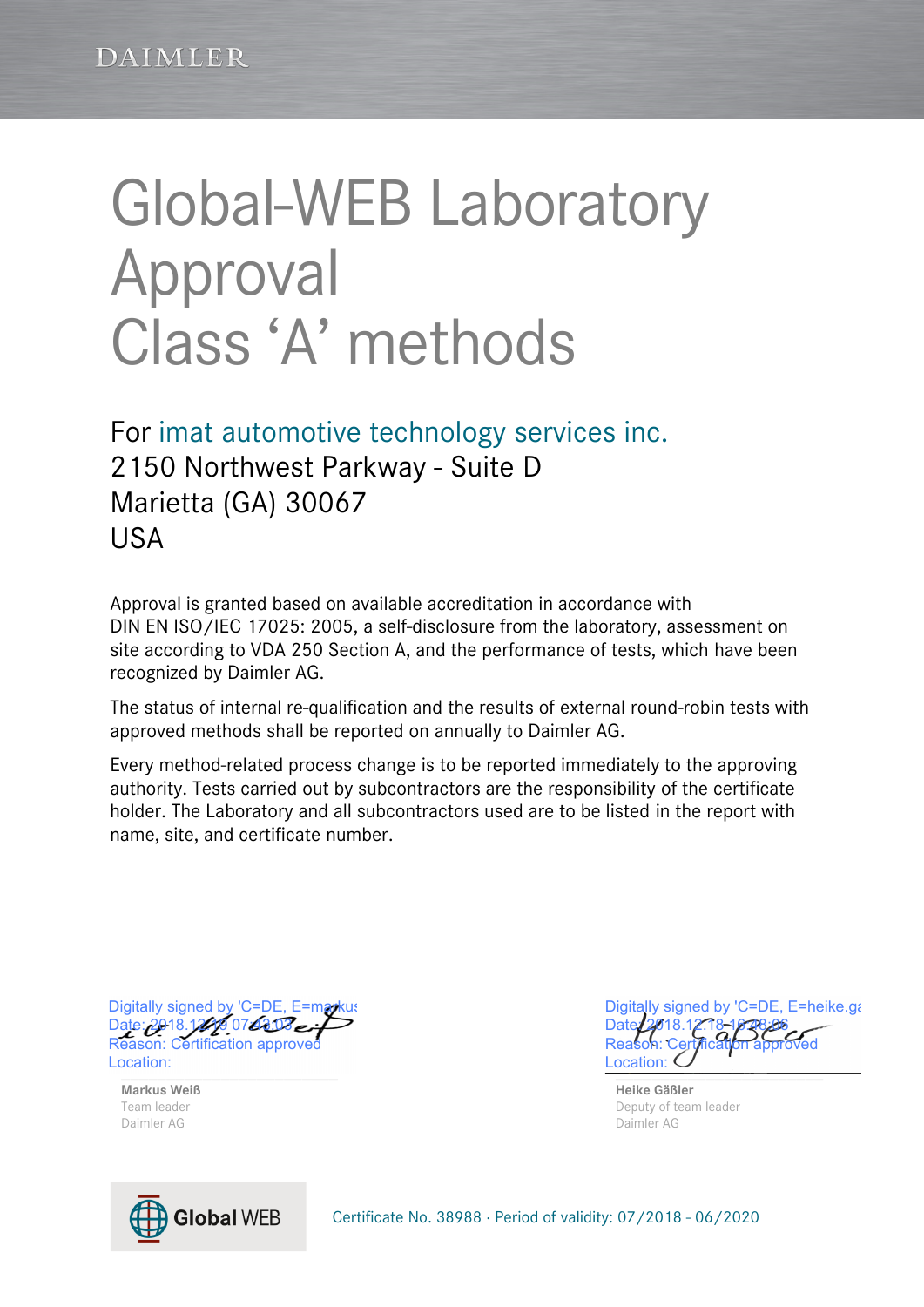#### Global-WEB Laboratory Approval Class 'A' methods · Page 1 of 4

| Norm            | Norm title                                                                                                                         | Method name                                                                                             | <b>Period of Validity</b> | Notes       |
|-----------------|------------------------------------------------------------------------------------------------------------------------------------|---------------------------------------------------------------------------------------------------------|---------------------------|-------------|
| DBL 5307        | Flame retardant properties<br>Interior trim parts,<br>Requirements and test<br>specifications (2008-03)                            | 5.1 Test for determination of the<br>horizontal burning rate of<br>materials, AA10                      | $07/2018 -$<br>06/2020    | Partner lab |
| <b>DBL 5307</b> | Flame retardant properties<br>Interior trim parts,<br>Requirements and test<br>specifications (2008-03)                            | 5.1 Test for determination of the<br>horizontal burning rate of<br>materials, AA11                      | $07/2018 -$<br>06/2020    | Partner lab |
| <b>DBL 5307</b> | Flame retardant properties<br>Interior trim parts,<br>Requirements and test<br>specifications (2008-03)                            | 5.1 Test for determination of the<br>horizontal burning rate of<br>materials, AA12                      | $07/2018 -$<br>06/2020    | Partner lab |
| DBL 5307        | Flame retardant properties<br>Interior trim parts,<br>Requirements and test<br>specifications (2008-03)                            | 5.1 Test for determination of the<br>horizontal burning rate of<br>materials, AA13                      | $07/2018 -$<br>06/2020    | Partner lab |
| <b>DBL 5307</b> | Flame retardant properties<br>Interior trim parts,<br>Requirements and test<br>specifications (2008-03)                            | 5.1 Test for determination of the<br>horizontal burning rate of<br>materials, AA20                      | $07/2018 -$<br>06/2020    | Partner lab |
| DBL 5416        | Parts Manufactured from<br>Thermoplastics for Paneling,<br>Housings and Functional<br>Parts for External<br>Applications (2017-08) | 12.6 Pressure water-jetting test<br>(Steam-jetting test)                                                | $07/2018 -$<br>06/2020    |             |
| <b>DBL 5430</b> | Emissions and Odor in the<br>Vehicle Interior (2017-12)                                                                            | 6.2 Thermal desorption analysis<br>of materials and their composites                                    | $07/2018 -$<br>06/2020    |             |
| DBL 5430        | Emissions and Odor in the<br>Vehicle Interior (2017-12)                                                                            | 6.3 Odor measurement                                                                                    | $07/2018 -$<br>06/2020    |             |
| DBL 7382        | Coating of Metallic Parts in<br>Vehicle Interiors                                                                                  | 9.7 Scratch test                                                                                        | $07/2018 -$<br>06/2020    |             |
| DIN 67530       | Reflectometer as a means<br>for gloss assessment of<br>plane surfaces of paint<br>coatings and plastics                            | Gloss assessment                                                                                        | $07/2018 -$<br>06/2020    |             |
| DIN 75200       | Determination of burning<br>behaviour of interior<br>materials in motor vehicles                                                   | Burning behaviour                                                                                       | $07/2018 -$<br>06/2020    | Partner lab |
| DIN 75201       | Determination of the fogging<br>characteristics of trim<br>materials in the interior of<br>automobiles (2011-11)                   | B - Determination of the fogging<br>characteristics of trim materials<br>in the interior of automobiles | $07/2018 -$<br>06/2020    | Partner lab |
| DIN 75220       | Ageing Automobile                                                                                                                  | Solar Simulation (Long term                                                                             | $07/2018 -$               | Partner lab |



Certificate No. 38988 · Period of validity: 07/2018 - 06/2020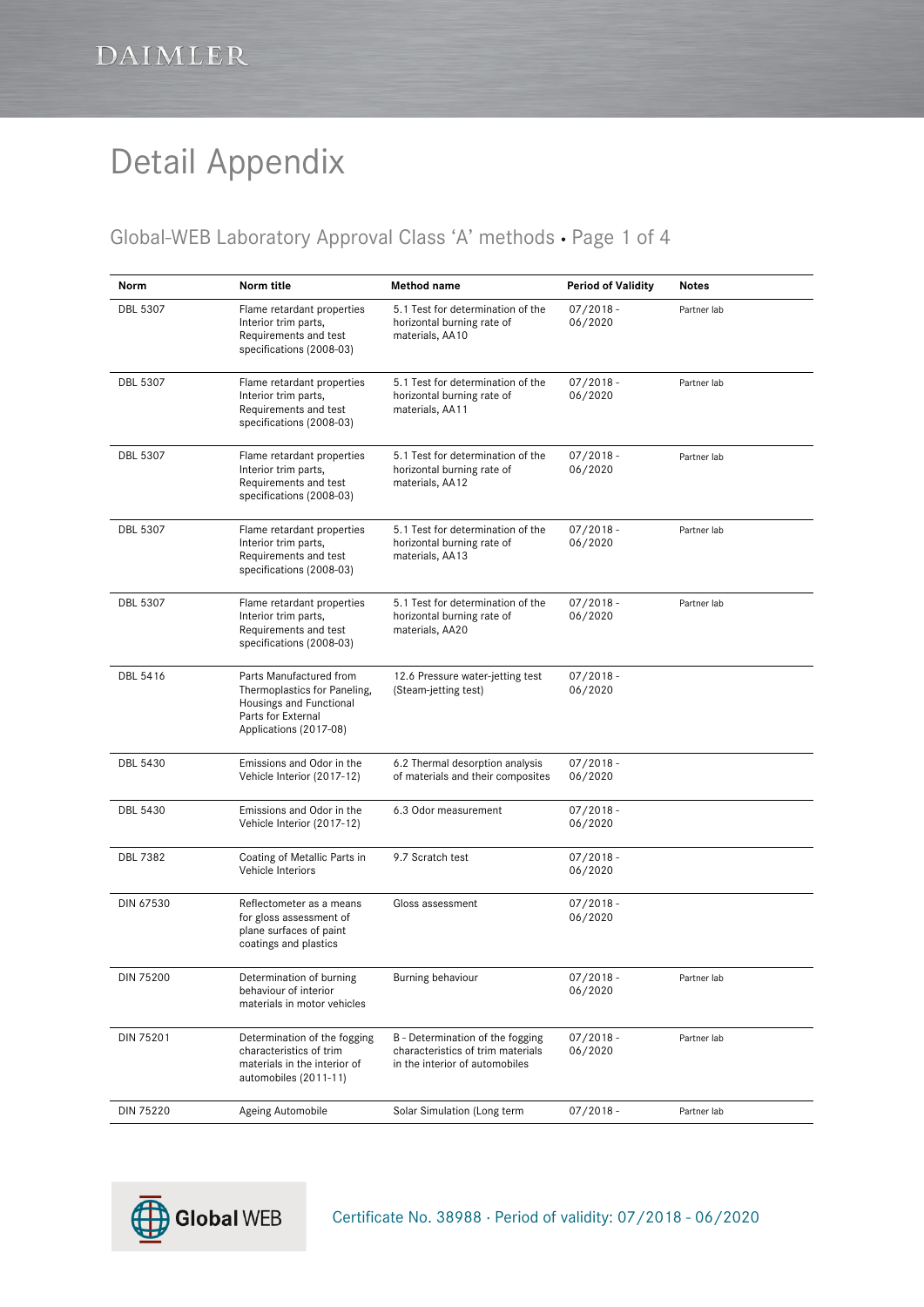#### Global-WEB Laboratory Approval Class 'A' methods · Page 2 of 4

| Norm                   | Norm title                                                                                                                                                                                                                                                                            | Method name                                                                                 | <b>Period of Validity</b> | <b>Notes</b> |
|------------------------|---------------------------------------------------------------------------------------------------------------------------------------------------------------------------------------------------------------------------------------------------------------------------------------|---------------------------------------------------------------------------------------------|---------------------------|--------------|
|                        | Components in Solar<br>Simulation Units (1992-11)                                                                                                                                                                                                                                     | Testing)                                                                                    | 06/2020                   |              |
| DIN EN 20105-A02       | Textiles; Tests for colour<br>fastness; Part A02: Grey<br>scale for assessing change in<br>colour (ISO 105-A02: 1993);<br>English version of DIN EN<br>20105-A02                                                                                                                      | Grey scale for assessing change<br>in colour                                                | $07/2018 -$<br>06/2020    |              |
| <b>DIN EN ISO 2409</b> | Paints and varnishes - Cross-<br>cut test (ISO 2409:2013);<br>German version EN ISO<br>2409:2013                                                                                                                                                                                      | Cross-cut test                                                                              | $07/2018 -$<br>06/2020    |              |
| DIN EN ISO 4628-1      | Paints and varnishes -<br>Evaluation of degradation of<br>coatings - Designation of<br>quantity and size of defects,<br>and of intensity of uniform<br>changes in appearance - Part<br>1 : General introduction and<br>designation system (ISO<br>4628-1:2016); English<br>version EN | Evaluation of degradation of<br>coatings - General introduction<br>and designation system   | $07/2018 -$<br>06/2020    | Partner lab  |
| DIN EN ISO 4628-2      | Paints and varnishes-<br>Evaluation of degradation of<br>coatings - Designation of<br>degradation of coatings -<br>Designation of quantity and<br>size of defects- and of<br>intensity of uniform changes<br>in appearance - Part 2:<br>Assessment of degree of<br>blistering         | Assessment of degree of<br>blistering                                                       | $07/2018 -$<br>06/2020    | Partner lab  |
| DIN EN ISO 4628-3      | Paints and varnishes -<br>Evaluation of degradation of<br>coatings - Designation of<br>quantity and size of defects,<br>and of intensity of uniform<br>changes in appearance - Part<br>3: Assessment of degree of<br>rusting                                                          | Assessment of degree of rusting                                                             | $07/2018 -$<br>06/2020    | Partner lab  |
| <b>DIN EN ISO 9227</b> | Corrosion tests in artificial<br>atmospheres - Salt spray<br>tests (ISO 9227:2017);<br>German version EN ISO<br>9227:2017 (2017-07)                                                                                                                                                   | Copper-accelerated acetic acid<br>salt spray (CASS) test                                    | $07/2018 -$<br>06/2020    | Partner lab  |
| DIN EN ISO 11997-1     | Paints and varnishes -<br>Determination of resistance<br>to cyclic corrosion<br>conditions - Part 1: Wet (salt<br>fog)/dry/humid (ISO 11997-<br>1:2017); German version EN                                                                                                            | Determination of resistance to<br>cyclic corrosion conditions - Wet<br>(salt fog)/dry/humid | $07/2018 -$<br>06/2020    | Partner lab  |

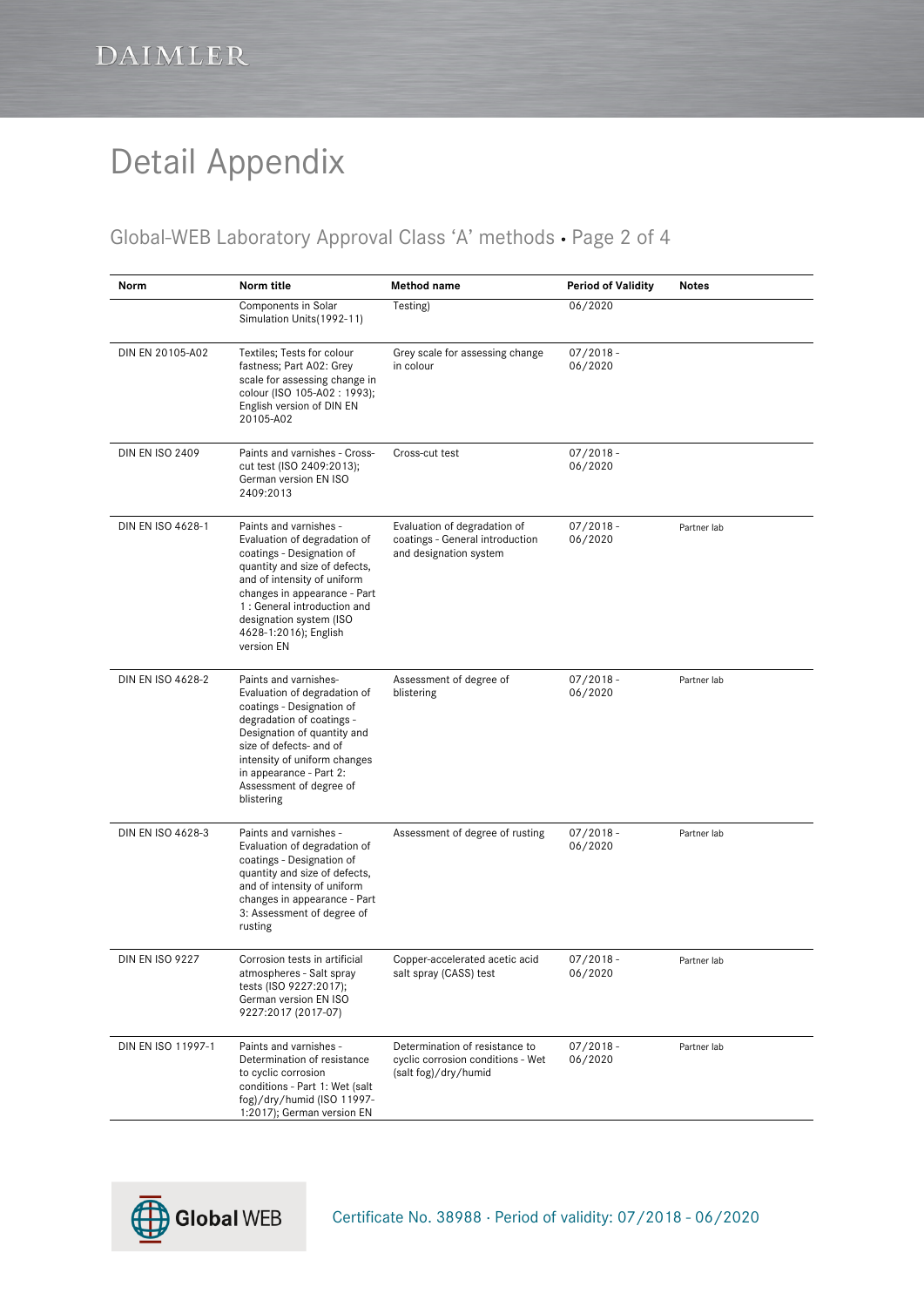#### Global-WEB Laboratory Approval Class 'A' methods · Page 3 of 4

| Norm                    | Norm title                                                                                                                                                                                                                                 | Method name                                                                        | <b>Period of Validity</b> | <b>Notes</b> |
|-------------------------|--------------------------------------------------------------------------------------------------------------------------------------------------------------------------------------------------------------------------------------------|------------------------------------------------------------------------------------|---------------------------|--------------|
|                         | ISO 11997-1:2017 (2018-<br>01)                                                                                                                                                                                                             |                                                                                    |                           |              |
| <b>DIN EN ISO 16925</b> | Paints and varnishes -<br>Determination of the<br>resistance of coatings to<br>pressure water-jetting (ISO<br>16925:2014); German<br>version EN ISO 16925:2014<br>$(2014-06)$                                                              | Testing of resistance of coatings<br>to pressure water-jetting                     | $07/2018 -$<br>06/2020    |              |
| DIN EN ISO 20567-1      | Paints and varnishes -<br>Determination of stone-chip<br>resistance of coatings - Part<br>1: Multi-impact testing<br>(ISO/DIS 20567-1:2014);<br>German version prEN ISO<br>20567-1:2014                                                    | Stone-chip resistance (Multi-<br>impact testing)                                   | $07/2018 -$<br>06/2020    |              |
| DIN EN ISO 20567-1      | Paints and varnishes -<br>Determination of stonechip<br>resistance of coatings - Part<br>1: Multiimpact testing (ISO<br>205671:2017); English<br>version EN ISO 205671:<br>2017, English translation of<br>DIN EN ISO 20567-1: 2017-<br>07 | Multiimpact                                                                        | $07/2018 -$<br>06/2020    |              |
| <b>FMVSS 302</b>        | Flammability of interior<br>materials - passenger cars,<br>multipurpose passenger<br>vehicles, trucks and buses                                                                                                                            | Flammability of interior materials                                                 | $07/2018 -$<br>06/2020    | Partner lab  |
| MBN 10494-5             | Paint Test Methods - Part 5:<br><b>Technical-Mechanical Tests</b><br>$(2013-10)$                                                                                                                                                           | 5.1.1 Manual scratch test                                                          | $07/2018 -$<br>06/2020    |              |
| MBN 10494-5             | Paint Test Methods - Part 5:<br><b>Technical-Mechanical Tests</b><br>$(2013-10)$                                                                                                                                                           | 5.2.3 Multi-impact test (MB<br>method using morainic gravel)<br>plastic substrates | $07/2018 -$<br>06/2020    |              |
| MBN 10494-5             | Paint Test Methods - Part 5:<br><b>Technical-Mechanical Tests</b><br>$(2016-03)$                                                                                                                                                           | Adhesion test with additional<br>adhesive tape pull-off                            | $07/2018 -$<br>06/2020    |              |
| MBN 10494-5             | Paint Test Methods - Part 5:<br><b>Technical-Mechanical Tests</b><br>$(2016-03)$                                                                                                                                                           | Cross-cut                                                                          | $07/2018 -$<br>06/2020    |              |
| MBN 10494-5             | Paint Test Methods - Part 5:<br><b>Technical-Mechanical Tests</b><br>$(2016-03)$                                                                                                                                                           | Multi-impact test, method B                                                        | $07/2018 -$<br>06/2020    |              |
| MBN 10494-5             | Paint Test Methods - Part 5:<br><b>Technical-Mechanical Tests</b><br>$(2016-03)$                                                                                                                                                           | Pressure-water jetting test                                                        | $07/2018 -$<br>06/2020    |              |